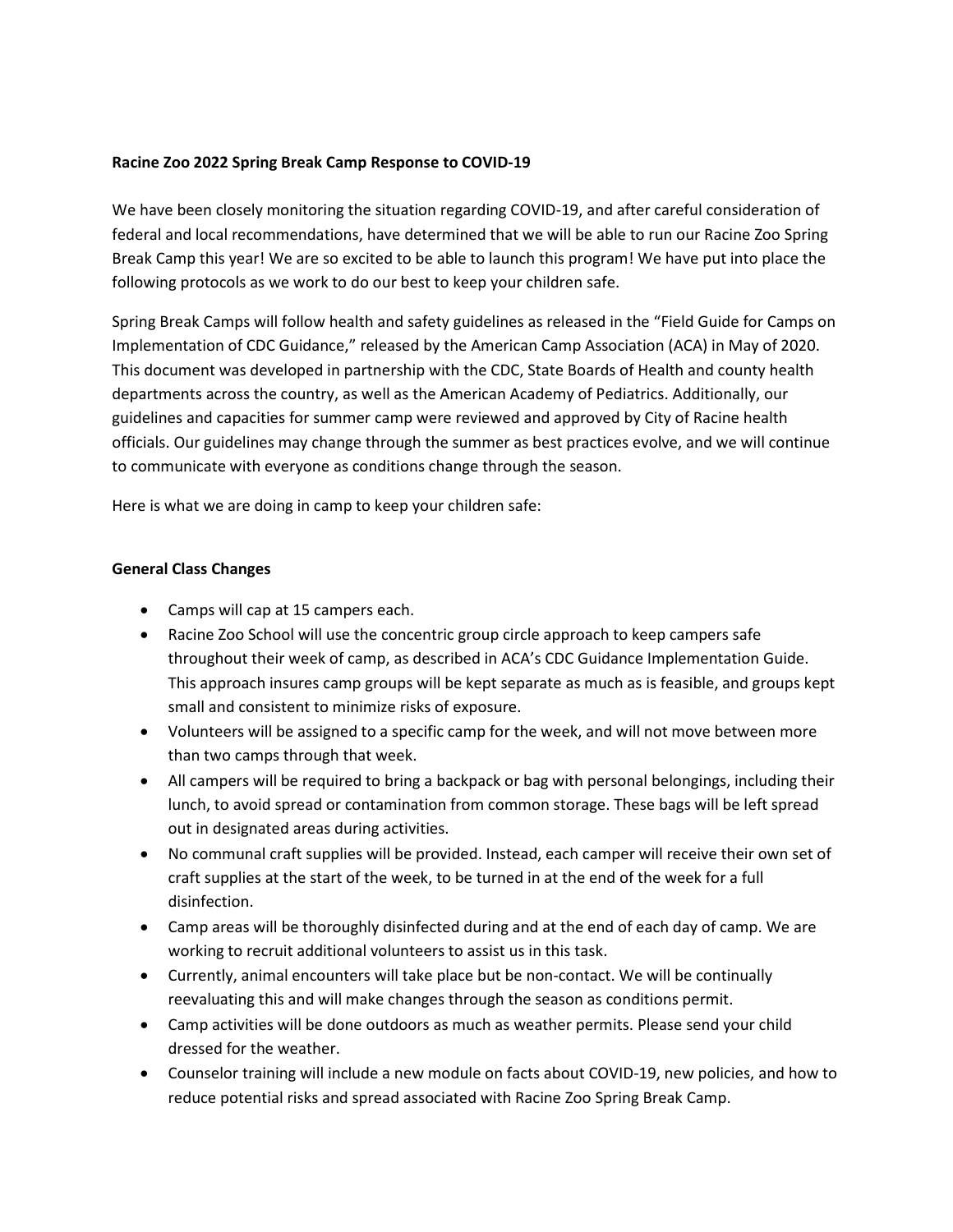#### **Food and Beverages**

- As always, campers will bring their own lunches. Rather than storing these lunches together, lunches will be kept in individual bags/backpacks and brought with campers through the day.
- Snacks will be provided. Only individually wrapped snacks will be available. If your child has dietary restrictions, we highly recommend packing snacks for our daily snack time for your child, as restrictions will be more difficult to accommodate. We will still do our best to accommodate these restrictions.
- Social distancing will be enforced while eating.
- Campers should bring their own reusable water bottles. Non-touch water refill stations will be available for campers to refill their water through the day, as we will not be using drinking fountains. We will have disposable cups available if water bottles are lost/forgotten.

# **Pick-up/ Drop Off**

- Younger campers will be dropped off/picked up at the Augusta Street Gate (Located in the North-East corner of the zoo). And older campers will be dropped off/picked up at the Walton Street gate (Located on the intersection of Main and Walton streets, just North of the Zoo's main entrance). There is parking along Walton street and in the parking lot on Walton Street just across from the Zoo gate. Please pay attention to your email the week before camp so you know what gate to go to, so we can keep the camps separate.
- To avoid bunching up at pickup/drop off, all parents may choose to drop off anytime from 8:30am-9:00am in the morning, and pick up anytime from 4:00pm-4:30pm in the afternoon, without an additional charge for pre/post camp care.
- To keep the flow of traffic during drop off, we ask that parents say goodbye in the car as much as feasible in the morning. At pick up, staff will diligently try to facilitate students having all of their belongings together in their bag before you arrive.
- Parents and students will be asked to maintain social distance during pick up/drop off times.
- While we will check IDs at pickup, staff will initial campers in/out to avoid sharing of pens and passing papers.
- All campers will hand sanitize upon arrival to class.
- ACA best practices recommend the same adult picking up and dropping off campers every day, and not bringing siblings/other family members along. While we recognize this is not possible for every family, please try to accommodate this request as you are able.

# **Symptom Monitoring**

• Parents will be asked to take their child's temperature daily before coming to camp. Temperatures over 100F should not come to the Zoo. Temperatures will also be taken during the day of each camper via laser reader from the forehead.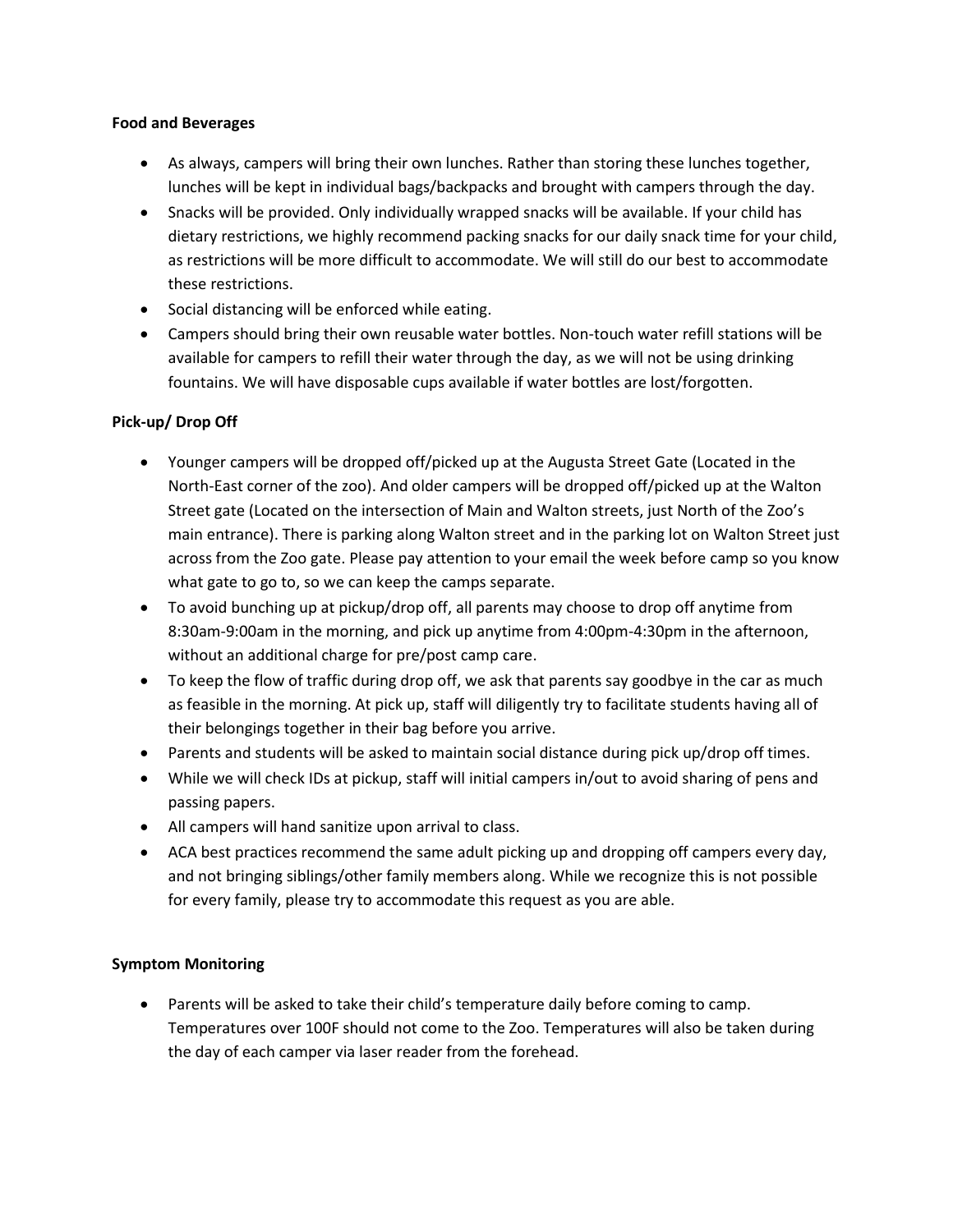- Any campers exhibiting any symptoms associated with COVID-19 (fever, unusual shortness of breath, cough, severe headache, congestion or runny nose, nausea or vomiting, or other symptoms as determined by that day's camp lead) should stay home.
- If a camper has a suspected or confirmed case of COVID-19, all parents, as well as local health officials, will be notified. The individual child's name and any identifying information will NOT be disclosed.
- If you or a member of your household has been in contact with a suspected or confirmed case of COVID-19, we request that you refrain from bringing your child to camp.
- If a child is sick during the day, the child will be pulled from camp to the education office until an authorized adult is able to pick them up. This will be done with care and consideration to the child as to not cause stress for the camper, and activities will be provided until they are able to be picked up.
- These same procedures will be applied to staff, and additional staff will be available to fill in should your child's teacher become ill. If any teacher has a suspected or confirmed case of COVID-19, all parents, as well as local health officials, will be notified.
- Refunds for missed days due to illness will not be refundable, but we will do our best to accommodate your student in another week when they are feeling better. Applying credit for camp in future years is also an option.
- Any absent student who has already attended class will be contacted to follow up and make sure they are not absent due to symptoms.
- Particularly if your student is at a higher risk of complications associated with COVID-19, please talk with your child about regular hand-washing and avoiding touching their face through the day. We will take handwashing breaks and distribute hand sanitizer through the day and before meals and snacks, but consider sending your child with their own bottle of hand sanitizer to keep with them.

# *Please note that these procedures are subject to change at any time as we receive new information on COVID-19 and best practices.*

# **Additional Resources:**

If you would like to reference materials used in creating these guidelines, below are the resources used. These new guidelines were created through close reading of these resources, as well as conversations with other AZA Zoos in the state and around the country, and careful consideration by our Racine Zoo camp team.

American Camp Association's Camp Operations Guide Summer 2020 [https://www.acacamps.org/resource-library/coronavirus/camp-business/camp-operations-guide](https://www.acacamps.org/resource-library/coronavirus/camp-business/camp-operations-guide-summer-2020)[summer-2020](https://www.acacamps.org/resource-library/coronavirus/camp-business/camp-operations-guide-summer-2020)